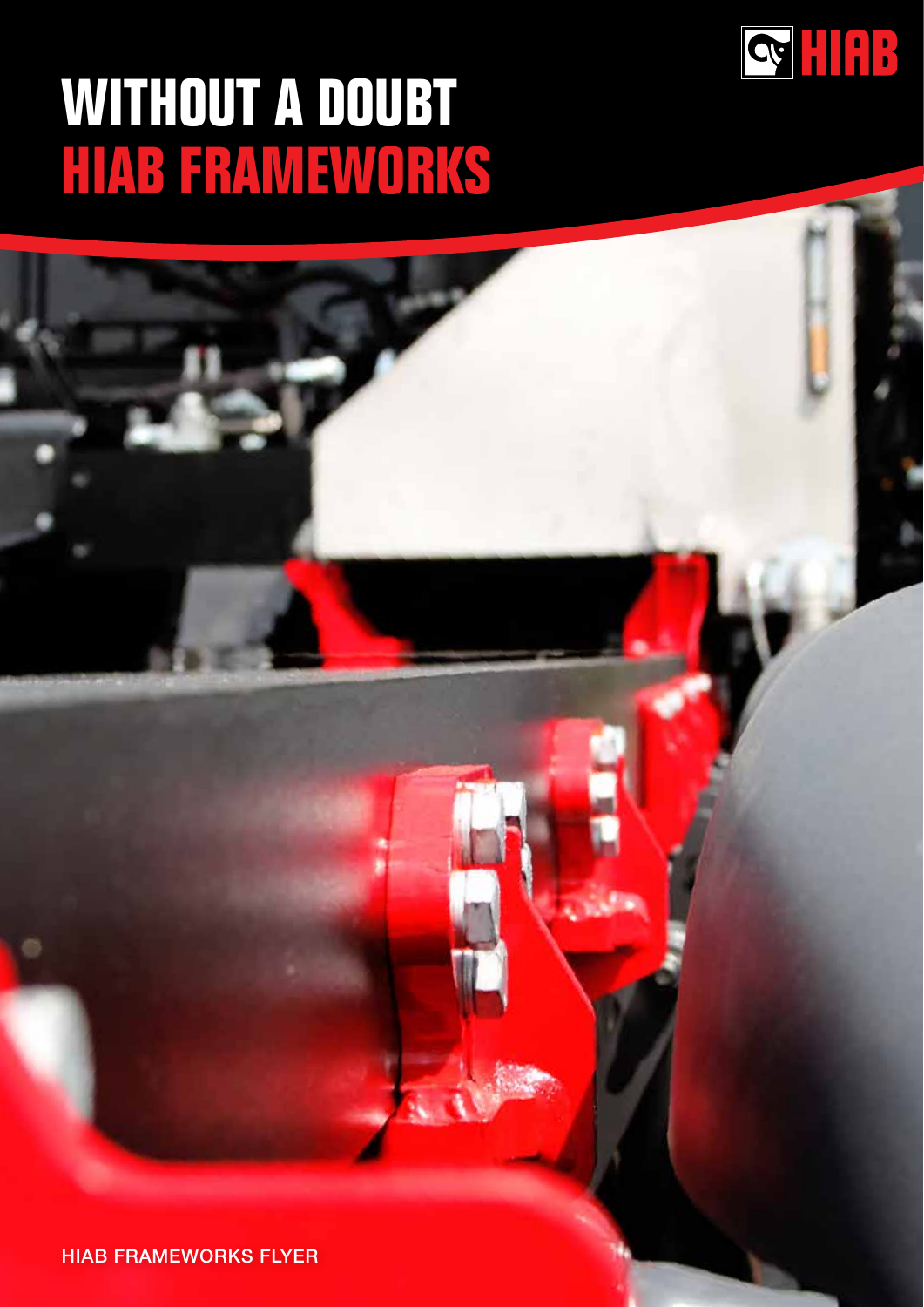# **NO QUESTION MARKS, JUST SPEED AND PERFOR**

### **TOUGHER WITHOUT A DOUBT**



HIAB FRAMEWORKS means a rugged subframe with extreme torsion rigidity – for up to 40% greater stability.

The HIAB FRAMEWORKS system is a CE-certified package that takes full advantage of Hiab manufacturing capabilities. Designed for fully automated production, including robot welding and advanced cataphoresic dip painting, create a lasting subframe with incredible torsion rigidity. The latter limits stress on the truck chassis and works with VSL or VSL<sup>PLUS</sup> to provide capacity-enhancing stability.

#### **FASTER WITHOUT A DOUBT**



HIAB FRAMEWORKS is a modular system that minimises design work and cuts installation time by 75%.

Supplied ready-to-install for a specific truck and crane, a HIAB FRAMEWORKS solution eliminates days of calculation and design hassle, as well as weeks of installation labour. The subframe is bolted on using the included attachment kit, with no welding or grinding involved. Nor is any lateral plating needed on the truck chassis.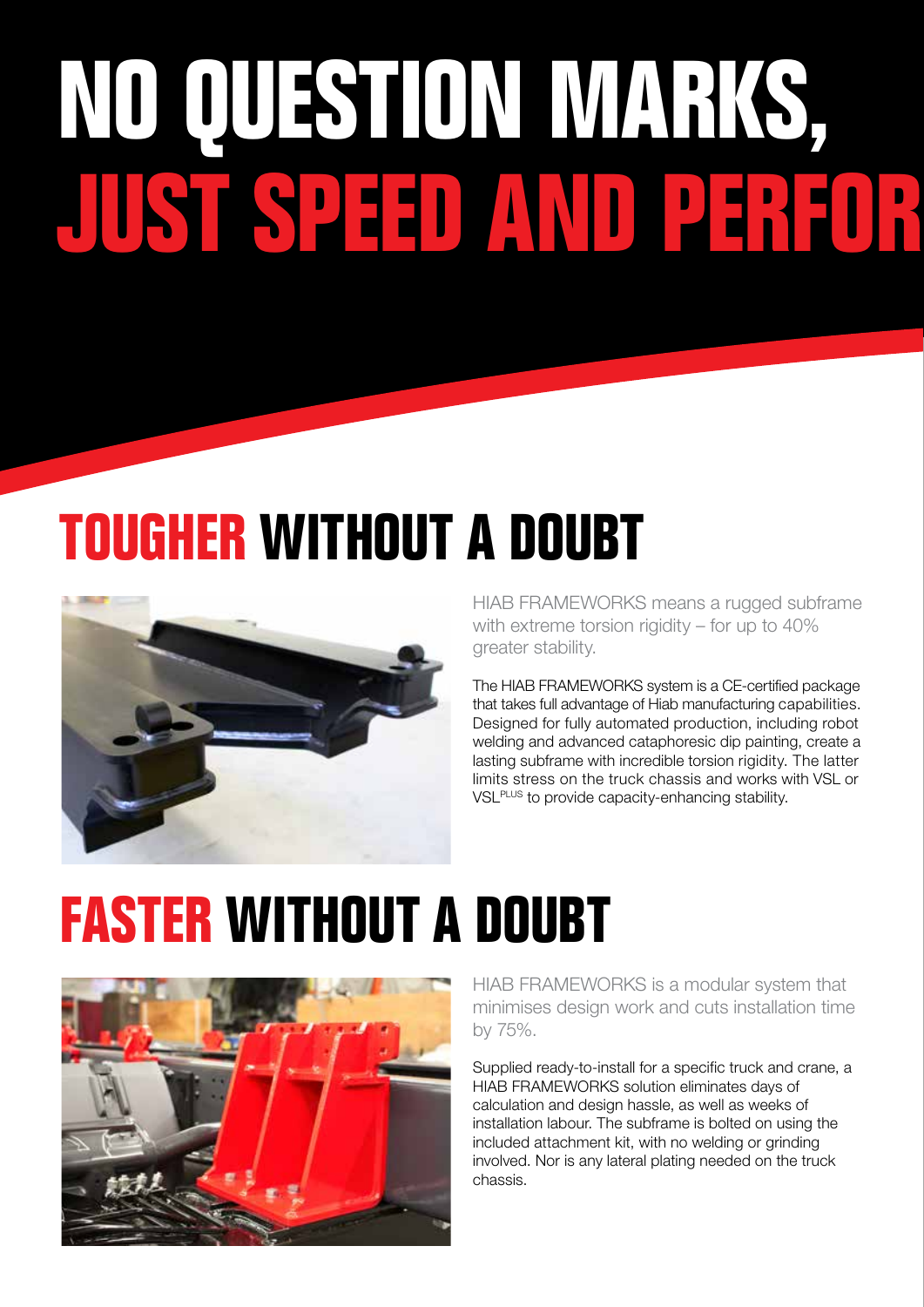Loader crane installation is complex and time-consuming. But it no longer has to be.

Today there is a modular system that gives you a pre-manufactured, ready-to-install subframe, perfectly matched to the chosen truck. Not only is it faster and easier to install, it creates a more stable crane with fully optimised performance.

Introducing HIAB FRAMEWORKS.



### **SMARTER WITHOUT A DOUBT**

HIAB FRAMEWORKS saves you a great deal of effort, but it also saves you headaches by eliminating risk.

Installing a crane in one quarter of the time is a valuable proposition. And so is the opportunity to spend less time on sourcing and quality control.

But HIAB FRAMEWORKS is smart in other ways too. All critical calculations are incorporated into the HIAB FRAMEWORKS system, which leaves all the worry to us.



#### **READY WITHOUT A DOUBT**

HIAB FRAMEWORKS is a full package that makes both delivery and future service a simple matter.

A HIAB FRAMEWORKS solution is a complete solution that leaves nothing to chance. As well as the subframe, attachment kit and detailed mounting instructions, you get the oil tank and other key accessories along with the crane itself. That saves you sourcing elsewhere – and means easy access to Hiab spare parts and service down the road.



## **JUST SPEED AND PERFORMANCE**